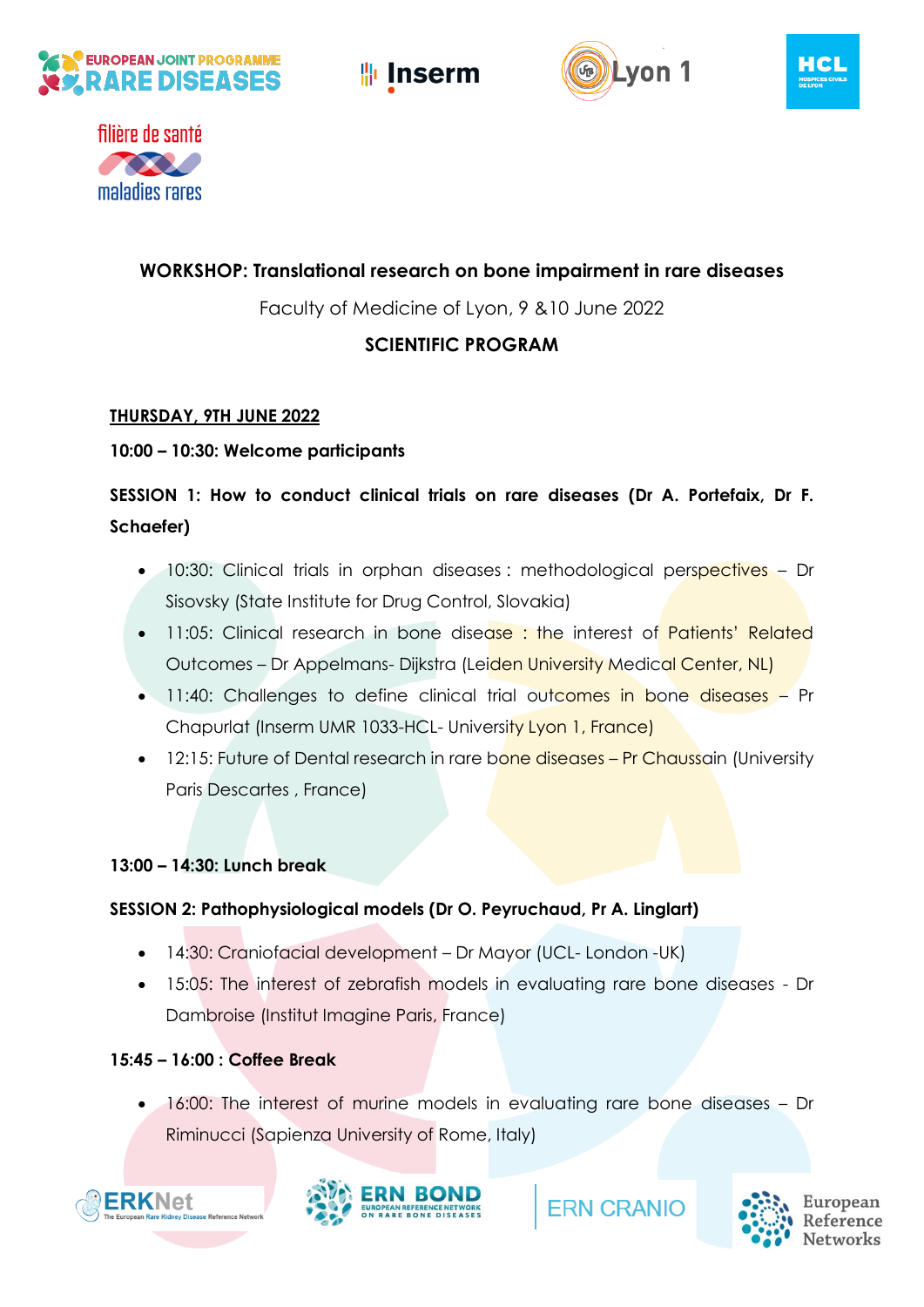









- 16:35: The interest of « omics » models in evaluating rare bone diseases Pr Hesse (Hospital of the Ludwig-Maximilians-University Munich, Germany)
- 17:15: Discussion

## **FRIDAY, 10TH JUNE 2022**

### **08:00 – 09:00 : SESSION 3 - MEET THE EXPERTS**

# **SESSION 4: How to adapt a clinical issue to an experimental model (Pr F. Di Rocco, Dr I. Mathijssen)**

- 09:00: Cystinosis model Dr Alioli (Inserm UMR 1033 University Lyon 1, France, France)
- 09:30: Craniosynostosis and altered molecular signaling in the calvarial stem cell niche – Dr Lattanzi (Università Cattolica del Sacro Cuore Rome, Italy)
- 10:00: Example of researcher/clinician collaboration Dr Machuca- Gayet / Pr Bacchetta (Inserm UMR 1033-HCL- University Lyon 1, France)
- 10:15: Discussion

### **10 :15 – 10:30 : Coffee break**

#### **SESSION 5 : Therapeutics (Pr J. Bacchetta, Dr L. Sangiorgi)**

10:30: New therapies of genetic bone disorders: CRISPR/Cas9 gene editing and cell therapy in the treatment of osteogenesis imperfecta and other rare bone diseases - where are we now? – *Dr Van Dijk (Northwick Park Hospital London, UK) (to be confirmed)*